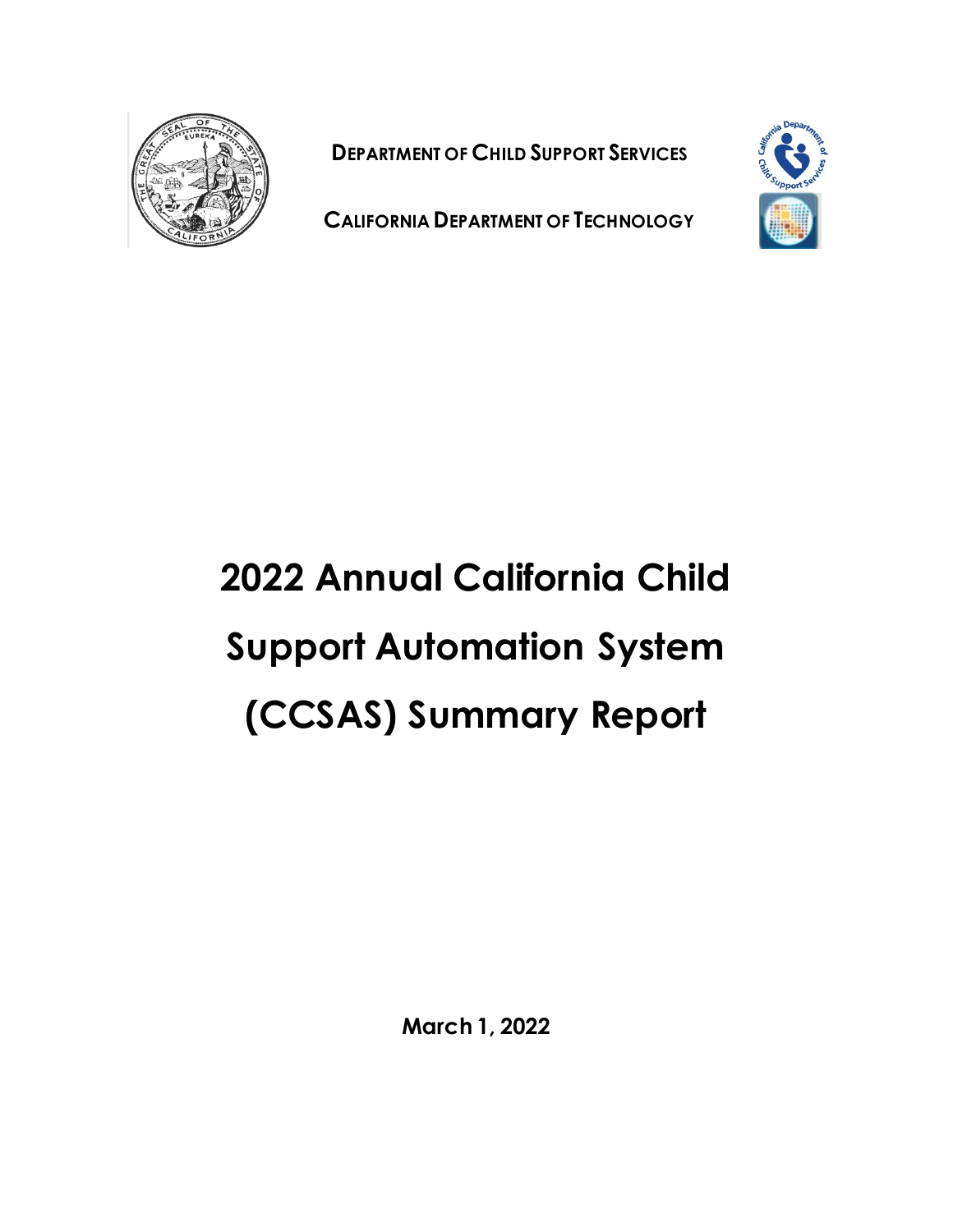## **Table of Contents**

| $\mathbf{2}$ |  |
|--------------|--|
|              |  |
|              |  |
|              |  |
|              |  |
|              |  |
|              |  |
|              |  |
|              |  |
|              |  |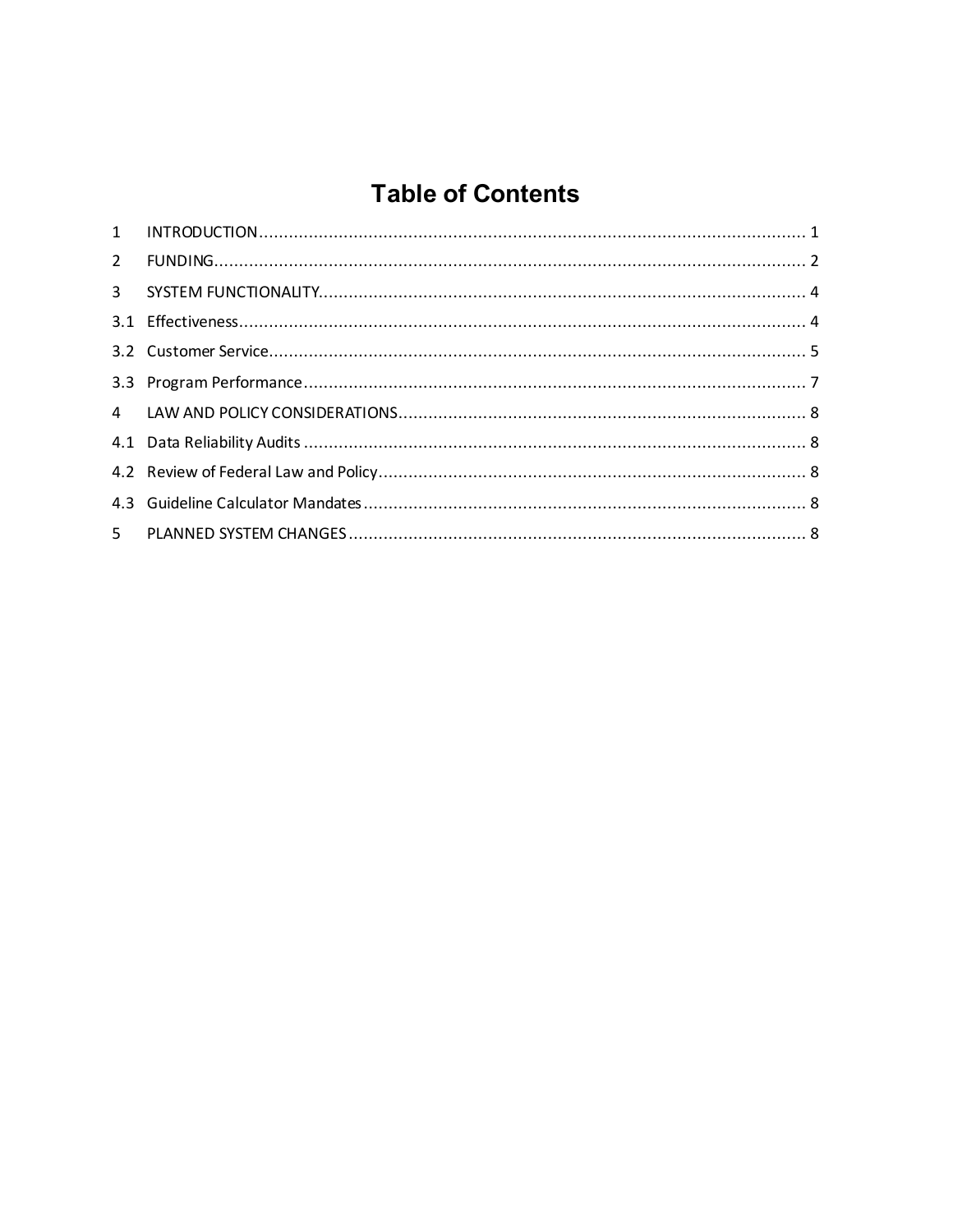### <span id="page-2-0"></span>**1 INTRODUCTION**

In 1999, California enacted Assembly Bill 150 (Aroner), Chapter 479, Statutes of 1999. The legislation directed the California Health and Human Services Agency and the Department of Child Support Services (DCSS) to develop, implement, maintain, and operate a new statewide child support system. As a result, the California Child Support Automation System (CCSAS) Project was initiated in State Fiscal Year(SFY) 2003--04 to establish a single statewide child support system that automates and centralizes all child support activities such as: establishing paternity; obtaining, enforcing, and modifying child support orders; locating absent parents; and collecting and disbursing support payments. By December 2008, all county local child support agency (LCSA) operations were consolidated into CCSAS. In January of 2014, California concluded the project through the Post Implementation Evaluation Report process.

CCSAS consists of two major components: State Disbursement Unit (SDU) and Child Support Enforcement (CSE) system. The SDU collects, processes, and distributes all child support payments. The CSE provides a central database and case management system to support child support enforcement activities at all LCSAs.

Per Family Code (FC) section 17561, beginning in 2010, the California Department of Technology (CDT) and DCSS shall submit an annual report by March 1 of each year to the appropriate policy and fiscal committees of the Legislature on the ongoing implementation of CCSAS. The report shall include the following components:

- (a) Clear breakdown of funding elements for past, current, and future years (Sec. 2).
- (b) Descriptions of active functionalities and a description of their usefulness in child support collections by LCSAs(Sec. 3).
- (c) Review of current considerations relative to federal law and policy (Sec. 4).
- (d) Policy narrative on future, planned changes to CCSAS and how those changes will advance activities for workers, collections for the state, and payments for recipient families (Sec. 5).

Consistent with this statute, DCSS and CDT have developed this CCSAS Annual Summary Report.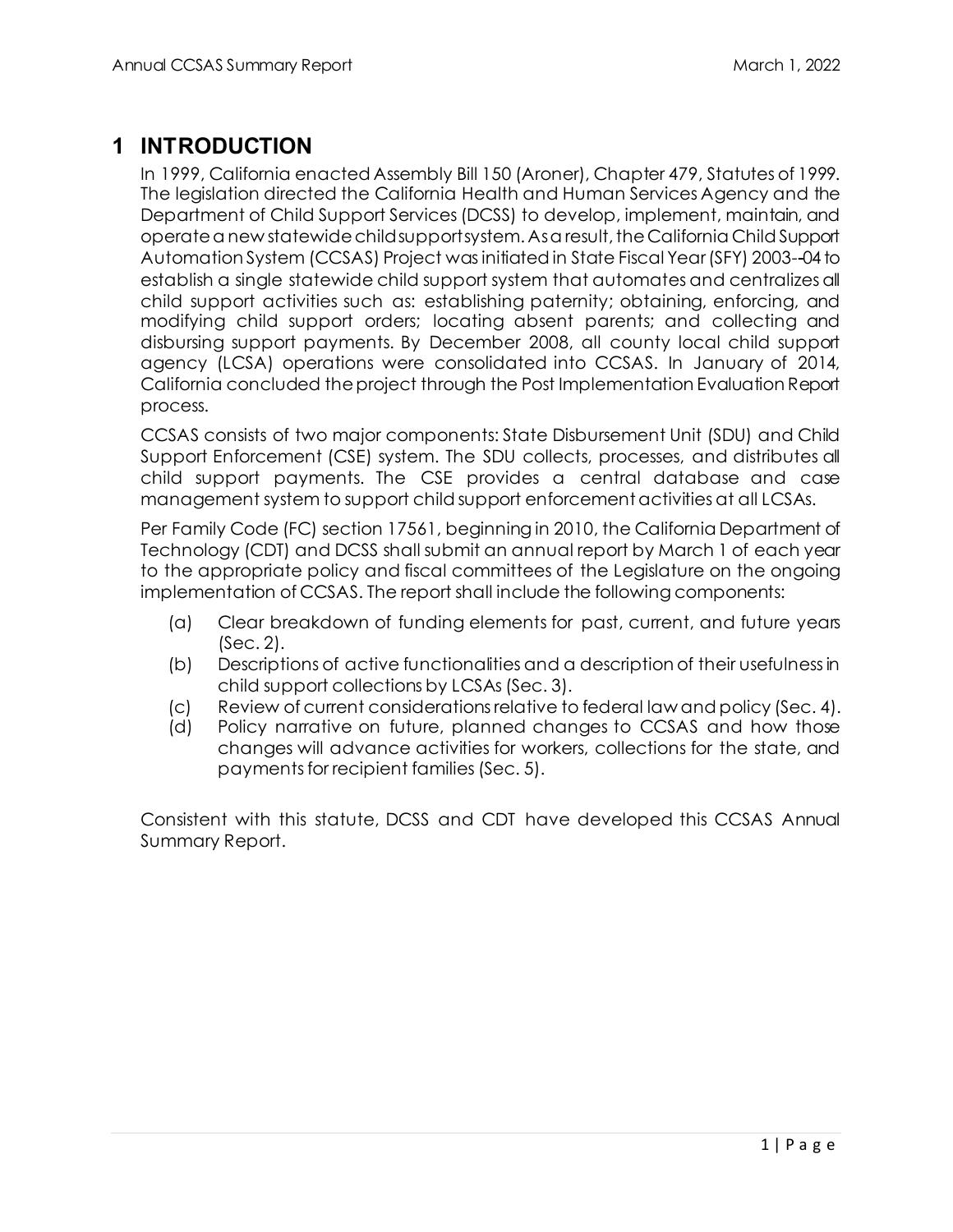#### <span id="page-3-0"></span>**2 FUNDING**

Federal and state funding for CCSAS was first approved in SFY 2003-04 to initiate system development. In December 2008, California received federal certification of CCSAS, successfully concluding the state's efforts to create a single uniform system. CCSAS continues to receive 66 percent Federal Financial Participation (FFP) and 34 percent State General Fund (GF) to support system activities.

The SFY 2022-23 CCSAS budget includesthe following adjustments:

- A decrease of \$33,000 for employer retirement contribution rates.
- An increase of \$3,989,000 for employee compensation benefits.
- A decrease of \$47,000 for various adjustments to IT contracts.

#### **Table 1 CCSAS Project Cost Categories**

Below are definitions for the cost categories shown in Table 2 of this report.

| <b>COST CATEGORY</b>          | <b>DEFINITION</b>                                                                                                                                                                                                                                                                                                                                                                                                                                                                                                                                                                                                                                                                                                 |  |  |  |  |  |  |
|-------------------------------|-------------------------------------------------------------------------------------------------------------------------------------------------------------------------------------------------------------------------------------------------------------------------------------------------------------------------------------------------------------------------------------------------------------------------------------------------------------------------------------------------------------------------------------------------------------------------------------------------------------------------------------------------------------------------------------------------------------------|--|--|--|--|--|--|
| Development                   | Development costs include significant application<br>software changes such as the redesign of a child support<br>system's enforcement module; implementation of new<br>electronic interfaces; development of a graphical user<br>interface to replace character-based user interfaces;<br>rewriting a set of underlying business rules in system logic,<br>installation of a document imaging component to the<br>system; and application system migration from a<br>mainframe-based architecture to a client-server<br>architecture.                                                                                                                                                                             |  |  |  |  |  |  |
| Maintenance and<br>Operations | Maintenance and Operations (M&O) costs include state<br>and county staff, operational expenses, and contract<br>services to provide an operating environment that meets<br>the availability and reliability requirements critical to the<br>Child Support Program. Operations activities include<br>oversight, problem<br>production<br>management,<br>configuration and asset management, network and<br>system administration, host and desktop hardware and<br>software refresh, application modifications and testing,<br>help desk, printing and imaging, technical<br>user<br>infrastructure and architectural support, Enterprise<br>Customer Service Solution (ECSS) support, and application<br>hosting. |  |  |  |  |  |  |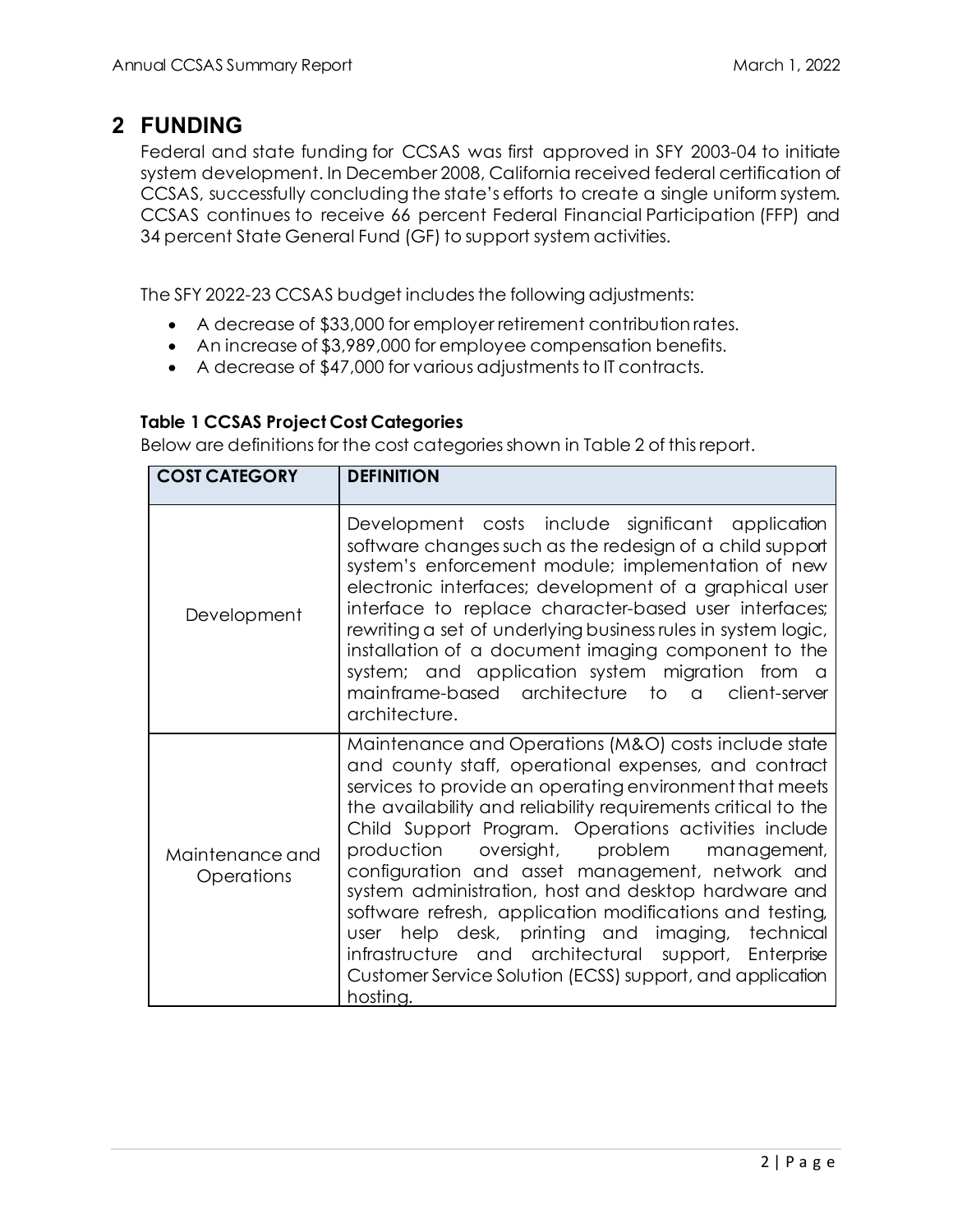#### **Table 2 CCSAS Project Costs**

The table below reflects the total CSE and SDU actual and projected costs through SFY 2022-23.

| <b>Budget Category</b>          | <b>ACTUAL</b><br>2003-04 thru<br>2017-18 | <b>ACTUAL</b><br>2018-19 | <b>BUDGET</b><br>2019-20 | <b>BUDGET</b><br>2020-21 | <b>BUDGET</b><br>2021-22 | <b>BUDGET</b><br>2022-23 | <b>TOTAL</b>  |
|---------------------------------|------------------------------------------|--------------------------|--------------------------|--------------------------|--------------------------|--------------------------|---------------|
| CSE Development                 | 902,073,292                              |                          |                          | 3,713,301                | 2,742,168                | 7,156,244                | 915,685,005   |
| CSE Maintenance & Operations    | ,597,091,791                             | 94,083,619               | 109,600,194              | 102,964,191              | 104,685,282              | 104, 180, 191            | 2,112,605,268 |
| SDU Maintenance & Operations    | 282,951,301                              | 1,426,354                | 14,966,000               | 14,966,000               | 14,966,000               | 14,966,000               | 354,241,656   |
| <b>TOTAL CCSAS Expenditures</b> | 2,782,116,384                            | 105,509,973              | 124,566,194              | 121,643,492              | 122,393,450              | 126,302,435              | 3,382,531,929 |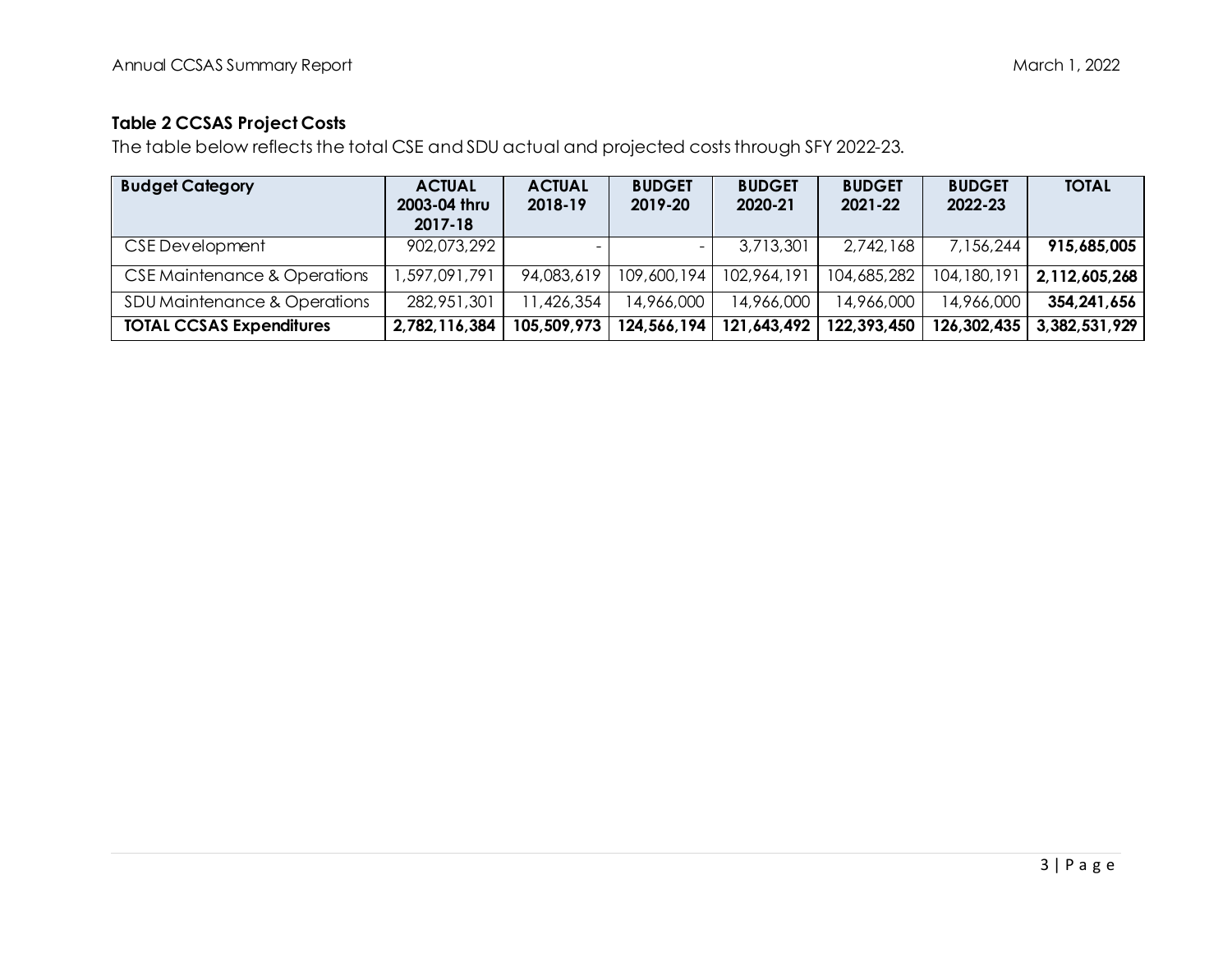## <span id="page-5-0"></span>**3 SYSTEM FUNCTIONALITY**

This section lists and describes CCSAS functions that positively impact worker effectiveness, customer service, and program performance within the Child Support Program.

#### <span id="page-5-1"></span>**3.1 Effectiveness**

The paragraphs in this section reflect achievements made toward worker effectiveness resulting from the implementation of CCSAS.

- Statewide Access to Data: Regardless of their geographic location, caseworkers can view data for case or case member to properly and efficiently work each case. Case transfers occur within the system with minimal manual effortincreasing the time caseworkers have available to provide customer service and increase program performance.
- E-Filing with California Courts: CSE functionality provides a standard interface with the courts to provide the capability to transmit forms electronically using their vendor of choice; including some of the most frequently used forms (e.g., Summons and Complaints, Proofs of Service, and Default Judgments). E-Filing reduces manual paper processing time for caseworkers and court personnel, lowers material costs, and expedites the establishment and modification of child support orders which allows for faster collection of support and distribution to families.

DCSS has expanded the number of form-sets available for e-Filing from 13 to over 70, which includes all legal form-sets the LCSA may file with the court. Enhanced e-Filing functionality includes the ability to e-File legal pleadings with attachments, the capacity to scan, upload, and e-File documents returned by case participants, and apply electronic signatures on legal filings. DCSS has been working with our previously enabled e-filing countiesto facilitate expansion of their e-filing capacity and will continue to do so as we move forward.

Currently, there are 22 counties utilizing e-Filing for one or more of the available form sets generated from CSE: Fresno, Kern, Los Angeles, Merced, Monterey, Napa, Orange, Riverside, San Bernardino, San Diego, San Francisco, San Joaquin, San Luis Obispo, San Mateo, Santa Barbara, Santa Clara, Santa Cruz, Solano, Sonoma, Stanislaus, Yolo, and Yuba. DCSS will continue to expand the use of e-Filing to additional courts and LCSAsin 2022.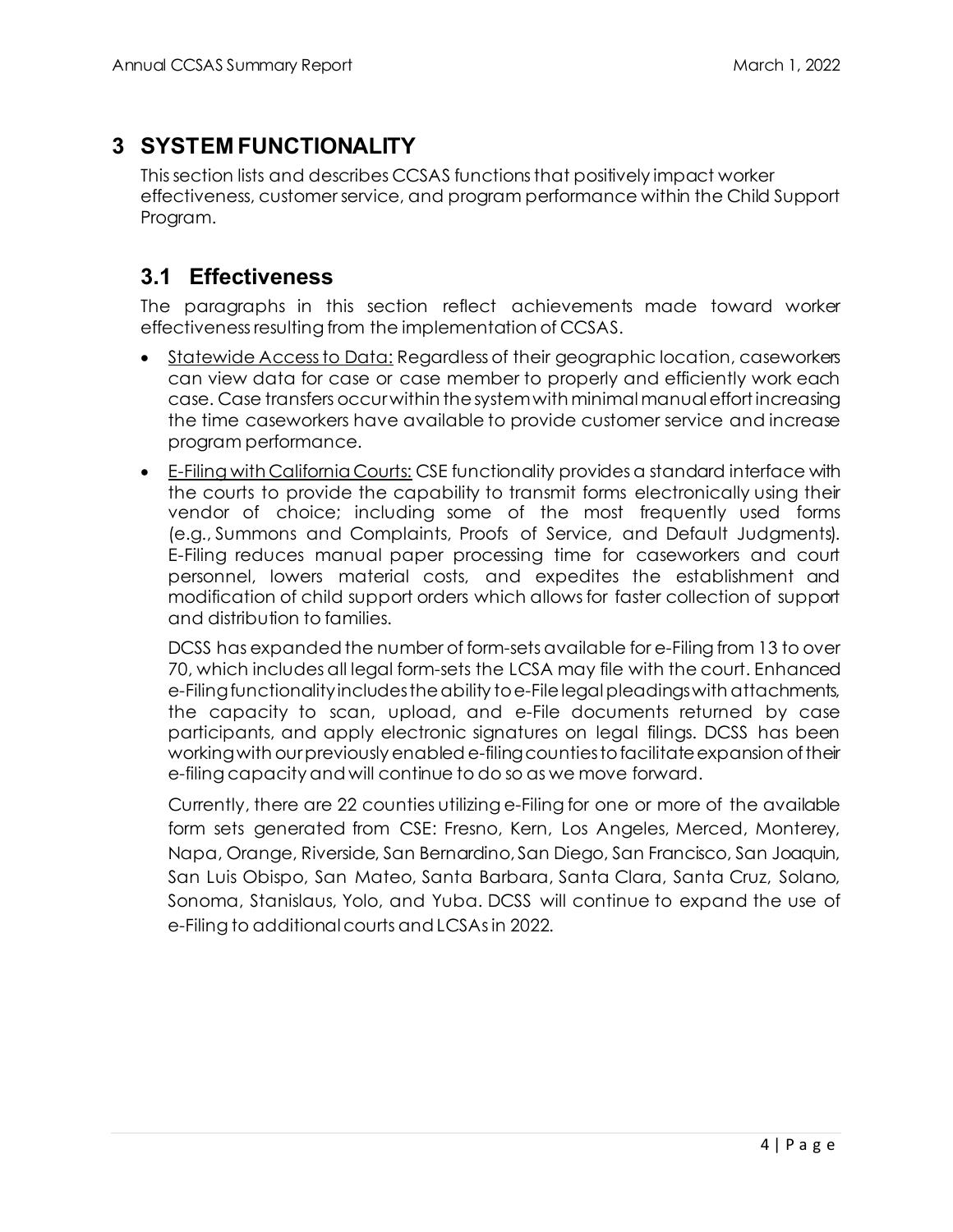### <span id="page-6-0"></span>**3.2 Customer Service**

The paragraphs in this section reflect achievements made toward customer service resulting from the implementation of CCSAS.

- The Enterprise Customer Service Solution: Comprised of the Self-Service Platform and the statewide Automated Phone System.
	- o Self-Service Platform: The Self-Service Platform provides a direct point of access for customers to have more than just payment information at their fingertips. After entering their user login information, customers can access case-specific information, as well as information regarding payments made by persons ordered to pay support and payments sent to persons ordered to receive support. This is done over a secured connection and does not require the customer to speak to a child support representative. If customers wish to communicate with a representative, they are able to communicate confidentially through the website and email responses are provided within 48 business hours. Customers can also update their contact information and obtain information about appointments. In SFY 2020-21, 70 percent of program participants utilized the Self-Service Platform to manage their child support cases.
	- o Automated Phone System: The Automated Phone System is a single statewide Interactive Voice Response (IVR) phone system that enables all customers to authenticate and quickly obtain information about their child support case through its self-service capabilities or, if requested by the customer, they can transfer to a county or state representative for assistance. The IVR received 3.9 million calls in SFY 2020-21. Approximately 1.8 million calls were resolved by the self-service IVR and approximately 2.1 million were forwarded to a program representative.
- Electronic Child Support Payments and Disbursements: Electronic payments and disbursements are faster, more accurate and less expensive to process than paper checks. Employers and persons ordered to pay support may make one-time or recurring payments by electronic debit from a checking or savings account, or with a Visa or MasterCard branded debit or credit card.

The SDU provides both credit card and bank account online payment options over the Internet and via telephone using the SDU toll-free number. Electronic disbursements include an electronic prepaid debit card with payments going directly to the customer's card account and direct deposit with payments directly deposited to a customer's savings or checking account.

Total combined electronic transactions have increased from 14 percent of total transactions in SFY 2005-06 to 85 percent in SFY 2020-21.

- Convenient Payment Options: DCSS accepts alternative payment options that are beneficial for customers unable to submit paper checks to the SDU or make electronic payments online or over the telephone.
	- o MoneyGram is a money transfer company that processes cash or debit card payments at almost 3,000 retail locations throughout California, reducing the need for customers to travel to a local child support office.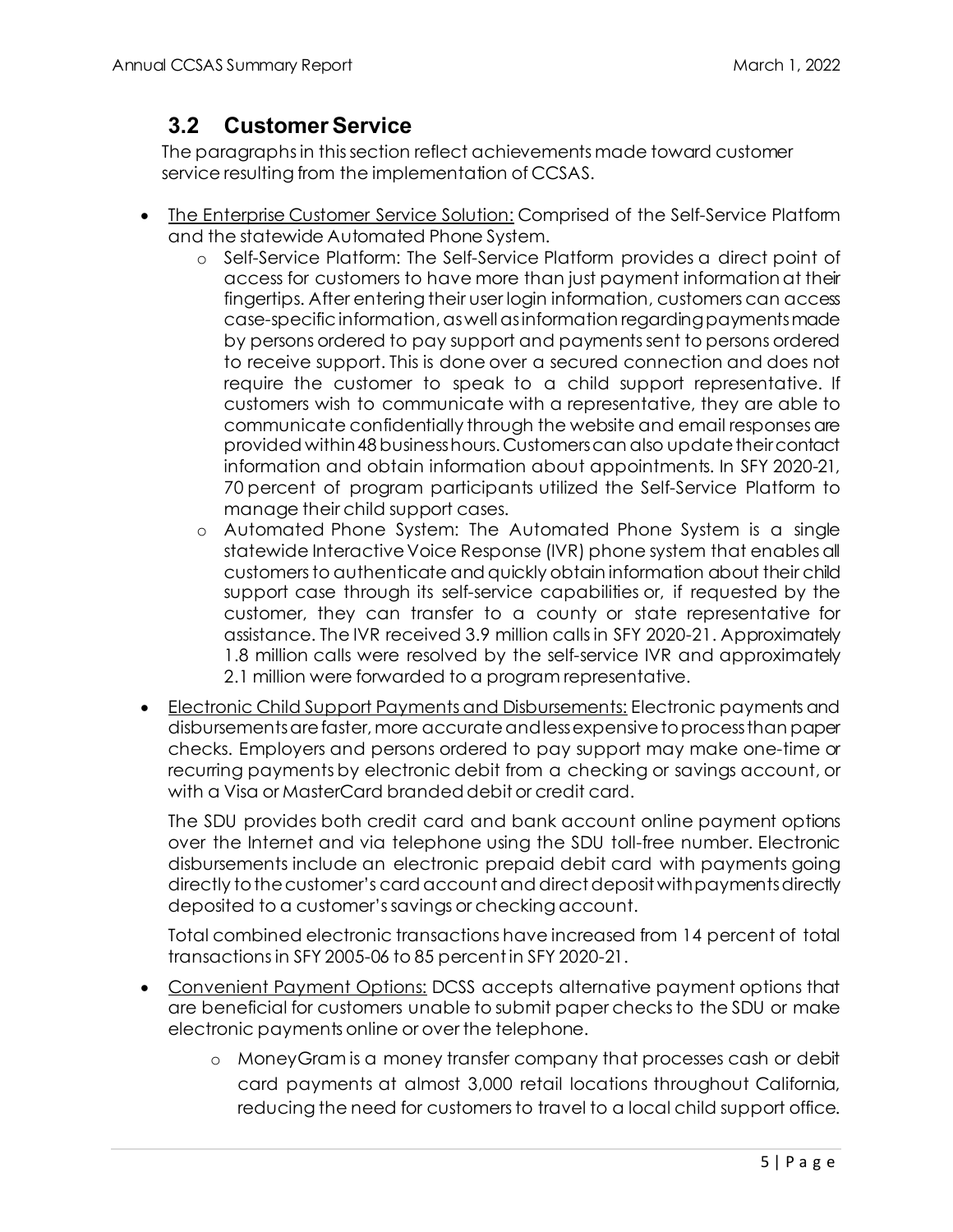Implementation of the program began in July 2014. In Federal Fiscal Year (FFY) 2020-21, the number of paymentstotaled 35,474and \$10.4 million in child support collections.

- o PayNearMe is a money transfer company that processes cash child support payments and is available at 7-Eleven, CVS, Ace Cash Express, and Family Dollar locations throughout California. In FFY 2020-21, the number of payments totaled 63,976 and \$16.5 million in child support collections.
- o DCSS partnered with TouchPay in January 2017 to implement an automated cash, check, credit, and debit card payment system using kiosk technology. Using the self-service kiosksis as simple as using an ATM. This payment option allows customers to make payments quickly and does not require the assistance of an LCSA representative. In FFY 2020-21, the number of payments totaled 88,968 and \$31.1 million in child support collections.
- o DCSS began accepting PayPal payments, through Value Payment Systems, in March 2018. PayPal is an online payment service that allows individuals to transfer funds electronically. In FFY 2020-21, the number of payments totaled 4,522 and \$1.3 million in child support collections.

DCSS continues to explore additional payment options for our customers. All current payment options are listed at: <https://childsupport.ca.gov/faq/>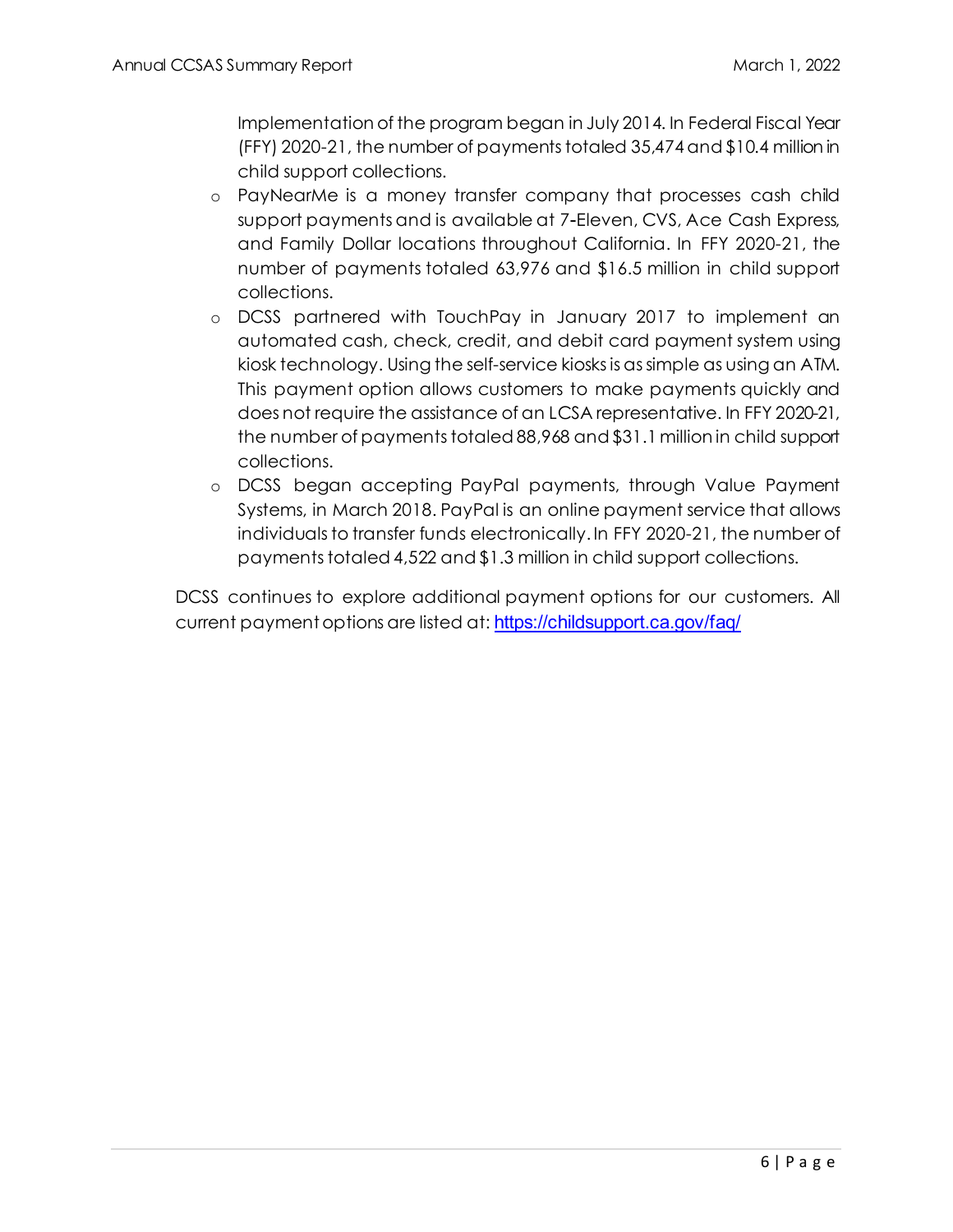#### <span id="page-8-0"></span>**3.3 Program Performance**

DCSS is committed to continuously monitoring, measuring, and evaluating its performance to improve California's Child Support Program. DCSS receives a portion of its funding from the federal government based on an incentive system implemented under the Personal Responsibility and Work Opportunity Reconciliation Act of 1996. To qualify for these federal incentive payments, California's Child Support Program must achieve or exceed performance thresholds in key areas. If the program performance fails to meet minimal standards, California may lose vital federal incentives and face financial penalties.

California's Federal Performance Measures reported for FFY 2021 continue to exceed minimum thresholds required to earn maximum federal incentives for performance.

• Paternity Establishment Percentage: The Statewide Paternity Establishment Percentage (PEP) measure for California in FFY 2021 was 94.5 percent, an increase of 5.9 percentage points from the previous year. Statewide PEP measures the total number of children born out--of-wedlock for whom paternity was acknowledged or established during the FFY compared to the total number of children born out-of-wedlock during the previous FFY.

The alternate paternity measure, IV-D PEP measured 100.8 percent for FFY 2021, an increase of 0.2 percentage points from the previous year. IV-DPEP measures the total number of children, in cases falling under the purview of Part D of Title IV of the Social Security Act (IV-D) in the fiscal year, who have been born outof-wedlock and for whom paternity has been established, compared to the total number of children in the IV-D caseload at the end of the preceding fiscal year that were born out-of-wedlock.

- Percent of Cases with a Child Support Order: California's FFY 2021 performance measured at 92.8 percent, an increase of 0.7 percentage points from the previous year. This measure compares the number of child support cases with support orders compared to total caseload.
- Current Collections Performance: California's FFY 2021 performance remained at 66.5 percent. This measure compares the amount of current support collected to the total amount of current support owed.
- Arrearage Collections Performance: California's performance decreased in FFY 2021 to 74.5 percent, a decrease of 4.2 percentage points over the previous year. This measure compares the number of cases with child support arrearage collections to the total number of cases owing arrearages during the FFY.
- Cost Effectiveness: In FFY 2021, California's cost effectiveness increased to \$2.68. This measure compares the total amount of distributed collections to the total amount of expenditures for the FFY. This comparison is expressed as the ratio of distributed collections per one dollar of expenditure.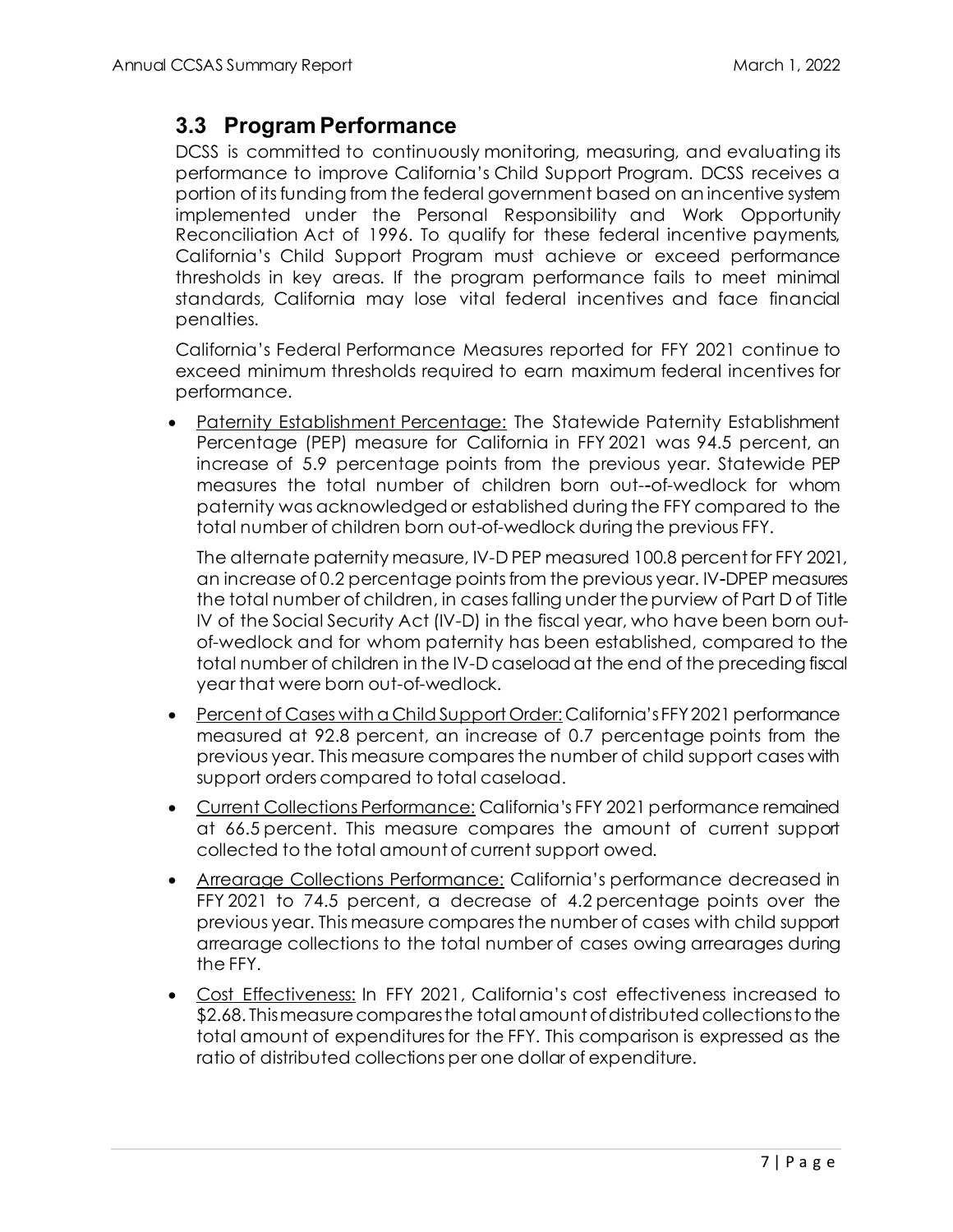#### <span id="page-9-0"></span>**4 LAW AND POLICY CONSIDERATIONS**

Changes to state and federal law often result in amendments to the Child Support Program. Occasionally, these amendments also result in changes to the CCSAS system.

#### <span id="page-9-1"></span>**4.1 Data Reliability Audits**

Pursuant to section 452(a)(4)(C)(i) of the Social Security Act, the federal Office of Child Support Enforcement (OCSE) is required to conduct annual audits to assess the completeness, reliability, and security of system data, as well as the accuracy of reporting for state child support enforcement systems. States are required to meet a 95 percent data reliability standard in specified performance indicators. These annual audits take the form of either a full Data Reliability Audit (DRA) which includes case sampling and calculations of estimated efficiency (i.e., reliability) for each of California's eight performance indicator lines or a more limited Data Reliability Review (DRR). In February 2020, California passed OCSE's full DRA of our FFY2018 data. California passed OCSE's DRR of our FFY 2019 data in July 2020 and passed OCSE's DRR of our FFY2020 data in June 2021.

#### <span id="page-9-2"></span>**4.2 Review of Federal Law and Policy**

Family Code Section 17561 requires DCSS to provide a summary of current amendments to federal law and policy if the changes affect the CCSAS system. No new legislation was enacted in 2021 regarding the CCSAS system.

#### <span id="page-9-3"></span>**4.3 Guideline Calculator Mandates**

Counties and courts are required by federal law to use the Guideline Calculator tool to calculate child support order amounts. Annual updates to the Guideline Calculator address changes in state and federal tax laws and related requirements. State rules and regulations require the Guideline Calculator to be certified by the Judicial Council of California (JCC) each year for the period of April 1 through March 31. In addition, Family Code Section 4054 requires the JCC to perform a periodic review of economic indicators and other contributing factors to analyze the fairness and appropriateness of the application of the child support guidelines.

#### <span id="page-9-4"></span>**5 PLANNED SYSTEM CHANGES**

The CSE application was successfully migrated to the Microsoft Azure Government Cloud in November 2021. As part of this effort, a Training Environment was delivered and training was conducted in December 2021. Two Development/Test environments, one Performance, and one Production environment were also delivered. Production went live in the Microsoft Azure cloud on 11/15/2021. There was a transition stabilization period to address incidents quickly. The production